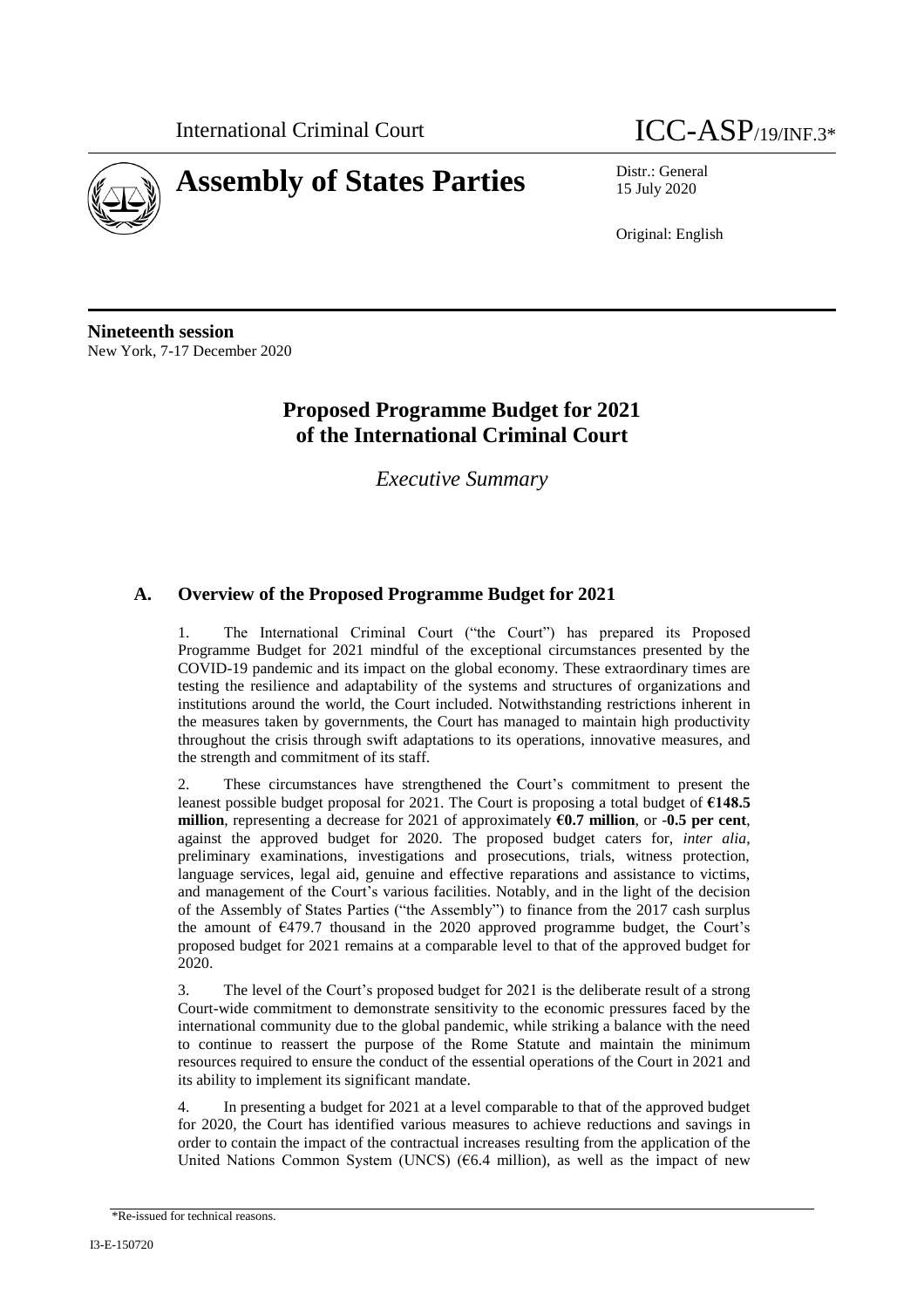requirements for judicial activities in relation to two trial proceedings and one new case at the pre-trial stage, which were not budgeted for in 2020 (approximately  $\epsilon$ 2.0 million).

5. The resulting increase has been fully offset through the implementation of rigorous Court-wide measures to reduce costs, ensure organizational resilience and enhance the flexibility and scalability of the Court's structures and operations. These challenging strategic considerations were guided first and foremost by the Court-wide Strategic Plan for 2019-2021, as complemented by the Strategic Plans specific to the Office of the Prosecutor (OTP or "the Office") and the Registry for the same period. As confirmed in the Courtwide Strategic Plan, this approach will ensure that the best possible use is made of the Court's resources.

6. The current global reality creates an opportunity for the Court to evaluate the suitability of some of its structures and working methods for the new environment. In general terms, the Court now, more than ever before, needs to retain its existing capabilities for the future, the capabilities in which States have invested over the years, and that have allowed the institution to show resilience and adaptability in the face of new and unprecedented challenges and ever increasing demands on its mandate and activities. Some of the measures implemented in preparing the budget for 2021 are expected to ensure further resilience by identifying areas where more flexibility and scalability can be introduced. Signs of this approach can already be seen in the 2021 proposed programme budget, as the Court has taken strategic decisions with policy implications going into next year, and has set targets that will give rise to opportunities to re-evaluate some of its models and processes.

## **B. High-level strategic budget priorities for 2021**

7. The Court's Principals, through the Coordination Council ("CoCo"), have identified a number of strategic budget priorities for the Court's activities in 2021. It is important to note that these priorities and activities reflect what can reasonably be anticipated for 2021 at the time of writing of this document, and in view of the COVID-19 pandemic, and may subsequently be affected by the realities of the judicial and prosecutorial work of the Court.

8. In formulating these budget priorities and main cost drivers, the Court's Principals used the Court-wide Strategic Plan for 2019-2021 and the strategic goals stated therein as the guiding principles in their commitment to present the leanest possible budget. These strategic goals are the cornerstone of the Court's planning approach and feature prominently in its budget planning for 2021. The Court-wide Strategic Plan is complemented by distinct Strategic Plans for the same period for the OTP and the Registry.

9. The Court's overriding objective is to achieve an effective, efficient and universal system of international criminal justice, under the Rome Statute, in which to conduct fair and expeditious investigations and trials when national authorities are unable or unwilling to do so. To this end, the Court has formulated its strategic goals in three main areas which encompass all Court activities and are reflected in the respective Strategic Plans of each organ. The three areas are:

- (a) Judicial and prosecutorial performance
- (b) Cooperation and complementarity
- (c) Organizational performance

10. In addition to providing a clear path forward for the Court in terms of mission, vision and specific goals, the Strategic Plan also provides a framework for implementation. It stresses the importance of performance measurement while insisting on the link between strategic planning, risk management and budgetary planning. In this context, the Court has identified the following action priorities: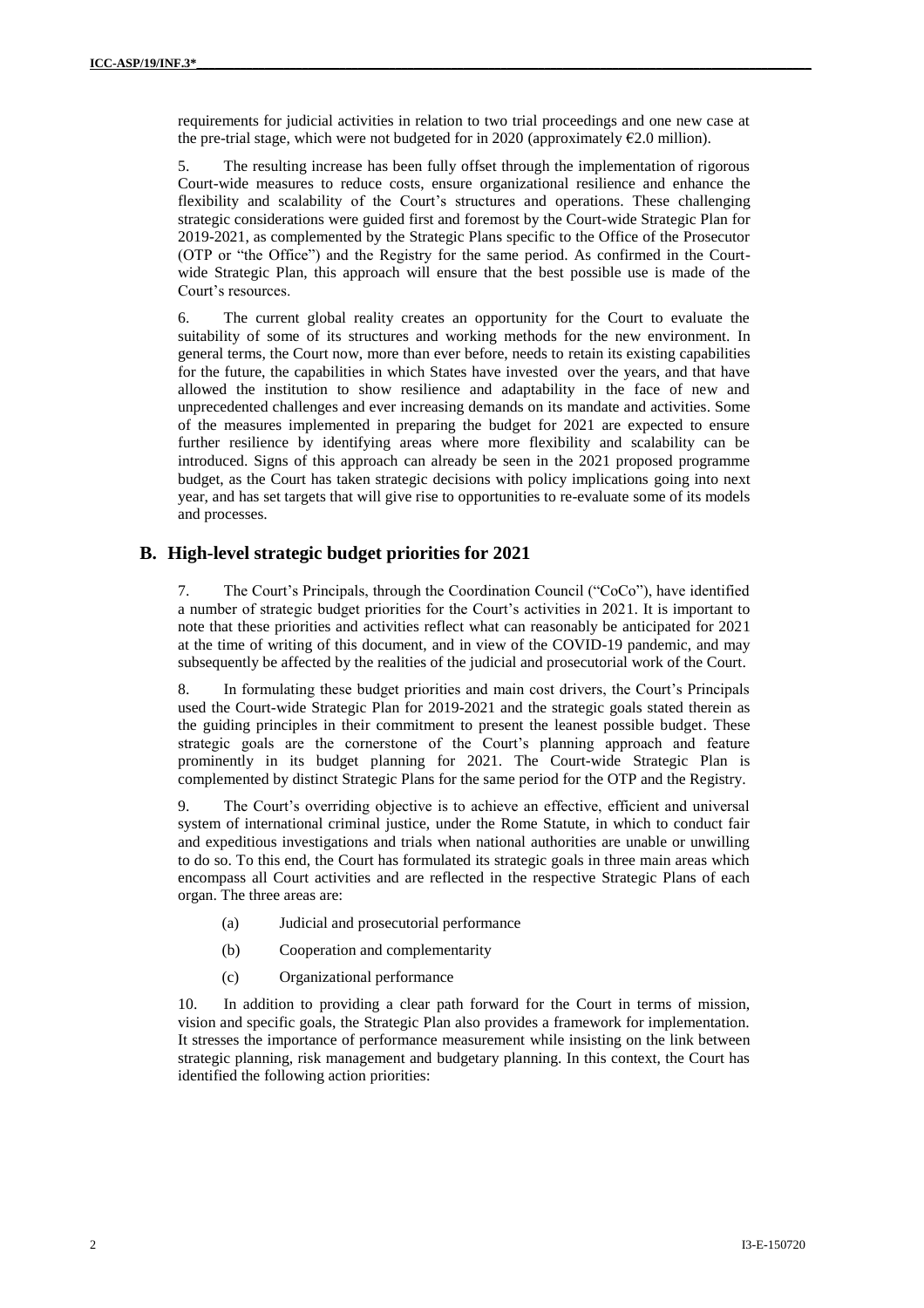#### **1. Conduct and support fair and expeditious judicial proceedings**

11. The conduct of fair and expeditious pre-trial, trial and appeal proceedings before the Chambers remains an essential facet of the Court's mandate.

12. In comparison to most domestic proceedings, proceedings of the Court are exceptionally complex in terms of the cases presented and the procedural rules to be followed. The sheer volume of witnesses and evidence, and the number of languages involved, coupled with the need for security on the ground and cooperation from national jurisdictions, makes trials resource-intensive and often lengthy. Delays affecting part of one trial can have a multiplying effect on other aspects of the Court's operations and budget – such as detention or witness costs. Efficiency is therefore crucial, and the Court continues to work tirelessly to expedite proceedings, e.g. through the Chambers' standardized practice manuals and the OTP's continued resolve to focus on making its cases as trial-ready as possible before bringing them before the judges.

13. Final appeals on judgments and decisions in three cases are conceivable in 2021, namely in the *Ntaganda, Gbagbo and Blé Goudé* and *Ongwen* cases. In addition, interlocutory appeals could arise from cases that are currently before the Trial and Pre-Trial Chambers. Accordingly, the Court will continue to be heavily engaged at the appellate level.

14. At the pre-trial level, confirmation of charges proceedings are expected to take place at the end of 2020 in *Abd-Al-Rahman*, with a decision being handed down in early 2021. If charges were to be confirmed, trial preparations could commence in 2021. Two cases – *Al Hassan* and *Yekatom and Ngaïssona* – are expected to be at the trial hearing stage and it is foreseeable that a judgment in *Ongwen* will be entered by the beginning of 2021. That judgment could give rise to activities in relation to sentencing and reparations.

15. Up to 11 defence teams and up to nine teams of legal representatives of victims will need to be financed by legal aid in 2021.

#### **2. Conduct and support, initially, nine active investigations, including operations in the field**

16. Following a decision by the OTP's Executive Committee ("ExCom"), in line with the OTP's Strategic Plan and its Policy on Case Selection and Prioritisation, the OTP will prioritize nine active investigations during the first part of 2021, with a view to finalizing activities that have suffered delays due to the ongoing pandemic. The OTP foresees active investigations throughout 2021 in the following seven situations: Afghanistan (currently subject to an ongoing article 18 deferral request, but nonetheless requiring maintenance activities), Bangladesh/Myanmar, Burundi, Côte d'Ivoire (CIV II), Darfur, Libya and Mali. With regard to the investigations in the Central African Republic (CAR II.a) and Georgia, the OTP is planning to conclude the respective investigation phase in the first half of the year, leading to either pre-trial activities or the wrapping up of the investigations in the second half of 2021. Such prioritization is required to ensure and, where possible, increase the speed, efficiency and effectiveness of operations, taking into account the limited resources available to the OTP and the need to avoid spreading those resources too thin. Nevertheless, all situations will continue to be monitored, e.g. for new leads or prospects of arrest, or to continue engaging with witnesses in cases pending arrests.

17. Nine preliminary examinations (Colombia, Guinea, Iraq, Nigeria, Palestine,<sup>1</sup> Philippines, Ukraine and two situations in Venezuela) are currently under way. As several preliminary examinations are at advanced stages of analysis, it is possible that new investigations may be opened during the remainder of 2020 or in  $2021$ .<sup>2</sup> Should this occur, the Office will manage this through the work that it is doing in relation to prioritization of situations. The details of OTP planning are explained in the budget proposal for Major Programme II.

18. The Registry continues to provide to the Court support in administrative and operational matters both at Headquarters and in seven country offices, namely in the

 $\overline{\phantom{a}}$ 

<sup>&</sup>lt;sup>1</sup> Following OTP's request pursuant to art. 19.3 of the Rome Statute, a related decision is pending before PTC.

<sup>&</sup>lt;sup>2</sup> Se[e https://www.icc-cpi.int/Pages/item.aspx?name=pr1465.](https://www.icc-cpi.int/Pages/item.aspx?name=pr1465)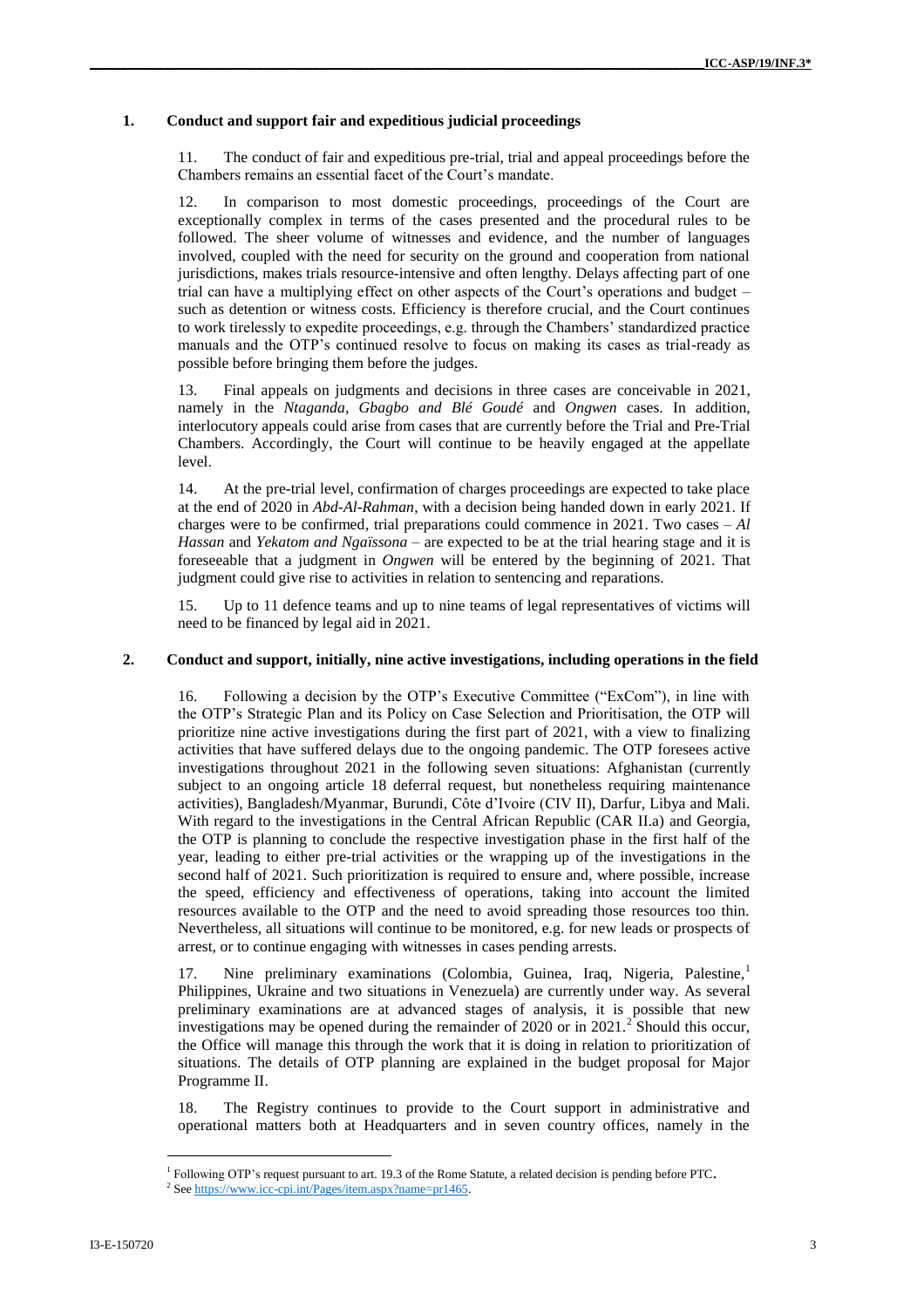Central African Republic (Bangui), Côte d'Ivoire (Abidjan), the Democratic Republic of the Congo (Kinshasa and Bunia), Georgia (Tbilisi), Mali (Bamako) and Uganda (Kampala). Mindful of their respective mandates and of the specific security and confidentiality aspects of their operations, the Registry and the OTP continue to optimize their cooperation and synergies both at Headquarters and in the country offices. Despite increases in operational requirements in some areas and the challenging operational context in the Mali and the CAR situations, the Registry has managed to propose a decrease in resource requirements through the implementation of savings and efficiencies and through other measures such as the internal redeployment of staff from one country office to another to cater for fluctuations in activity. This approach has enabled the Registry to shift operational and security priorities in the situation countries. In this regard, important reductions have been achieved in the Registry's presences in the Democratic Republic of the Congo (DRC) and Côte d'Ivoire.

#### **3. Continue implementing reparations awards in three, possibly four cases**

19. In 2021, the implementation of reparations by the Trust Fund for Victims (TFV) in *Lubanga*, *Katanga* and *Al Mahdi* is expected to continue, requiring ongoing support from the Registry. In *Lubanga*, it is anticipated that approximately 1,500 beneficiaries of reparations will participate in programming during all four quarters of 2021. In *Al Mahdi*, it is anticipated that reparations programming will be ongoing throughout 2021. Eligibility screening for individual awards in *Al Mahdi* will continue during the first three quarters of 2021 and distribution is likely to be completed by the end of 2021. In *Katanga*, part of the collective reparations programming is expected to continue in 2021. In *Ntaganda*, it is anticipated that the TFV will work on a draft implementation plan and subsequently engage in victim verification and delivery of awards. Reparations activities in 2021 will continue to require significant support from the Registry's country offices and relevant sections, including the Victims Participation and Reparations Section, the Public Information and Outreach Section, the External Operations Support Section, Security, Finance, Budget and Procurement. In addition, the continued activity of legal representatives, including the Office of Public Counsel for Victims, is expected during the first half of 2021.

#### **4. Continue the implementation of the Court-wide information management strategy**

20. The Court will continue to implement the five-year strategic plan, which will be in its fifth and final year. The following areas of improvement have been identified for 2021 across the Court:

- Implementation of the minimal viable product for the Judicial Workflow Platform;
- Projects to further enhance forensic data capture and management of evidence for the OTP;

 Further enhancements in information security such as improving management of privileged access to information, protecting cloud-based information and improving threat detection and response.

21. IMSS will continue to develop information management strategy and will align with the Court's strategic planning for 2022-2024. Preliminary work has started to assess the changes in technology required for the Court's future forecast needs and finalization is dependent upon the Court's strategic objectives. Key areas include ensuring that the Court's replacement of end-of-life infrastructure is sustainable from the viewpoint of technology and total cost of ownership; leveraging the Court's investment in core technologies to streamline operational and judicial processes; and continued information security enhancements to protect the Court's staff, all parties to the judicial proceedings and the integrity of the processes and information.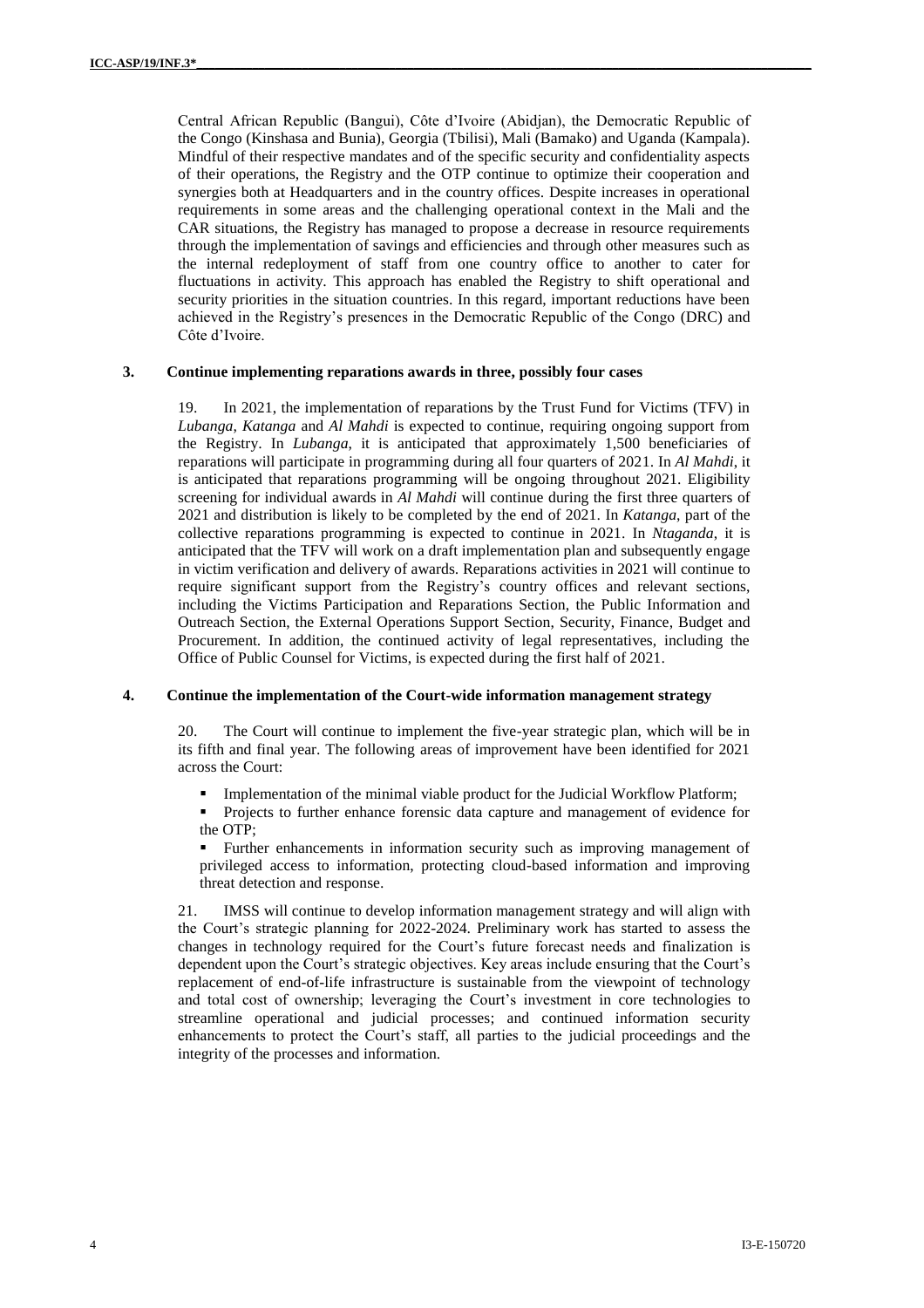#### **5. Capital replacement plan for the Court's Permanent Premises**

22. Following the recommendations of the Committee on Budget and Finance ("the Committee") and the resolution of the Assembly, $3$  the Court and the main contractor engaged by the Court for the maintenance of its premises submitted to the Committee for its consideration a medium-term plan for capital replacements (2021-2024) needed to ensure the smooth functioning of the building. Longer term budgetary needs are reported in the budget narrative of Major Programme V and in Annex XII of the Proposed Programme Budget for 2021.

#### **C. Savings and efficiencies**

23. At its fifteenth session, in November 2016, the Assembly requested the Court to present a sustainable budget proposal in which proposed increases were requested only after all possible steps had been taken to finance such increases through savings and efficiencies.<sup>4</sup> In addition, the Assembly requested the Court to present an annex to the programme budget with detailed information about the savings and efficiencies achieved in the current year and estimates for the following year.<sup>5</sup> Subsequently, savings and efficiencies were reported in the 2018, 2019 and 2020 programme budgets.<sup>6</sup>

24. In the Proposed Programme Budget for 2021, the Court has achieved organizationwide savings and efficiencies in the amount of  $\epsilon$ 3,180.5 thousand (2.1 per cent). In total, the Court's reduction to the baseline amounts to  $\epsilon$ 2,042.2 thousand. Through these savings and efficiencies, the Court has been able to offset increases in other areas where resources are necessary to implement mandated activities for 2021. All the initiatives are described in detail in Annex XVI.

## **D. Proposed Programme Budget for 2021**

25. The Court's Proposed Programme Budget for 2021 amounts to **€144.9 million**. This represents a decrease of approximately **€0.7 million**, or -**0.5 per cent**, against the approved budget for 2020 ( $E$ 145.6 million). On the recommendation of the Committee at its twentyfifth session<sup>7,</sup> the figures for the proposed regular budget are presented separately from interest on the Host State Loan for the Court's permanent premises. Including the interest of **€3.59 million** on the cost of the permanent premises project, the Court's Proposed Programme Budget for 2021 amounts to **€148.5 million**, or a reduction of **0.5 per cent**.

26. As indicated, additional requirements amounting to approximately  $68.3$  million result from the application of the UNCS ( $66.4$  million) and new resources (approximately  $E$ 2.0 million) required for judicial activities in relation to two trial proceedings and one new case at the pre-trial stage. This increase has been fully offset by the implementation of rigorous Court-wide measures to reduce costs, ensure organizational resilience and enhance the flexibility and scalability of the Court's structures and operations.

 $\overline{\phantom{a}}$ 

*<sup>3</sup> Official Records of the Assembly of States Parties to the Rome Statute of the International Criminal Court, Eighteenth session, The Hague, 2-7 December 2019* (ICC-ASP/18/20), vol. I, part 3*,* ICC-ASP/18/Res 1, G.1; and ICC-ASP/18/15*,* para. 115. *<sup>4</sup> Official Records … Fifteenth session … 2016* (ICC-ASP/15/20), vol. I, part III, ICC-ASP/15/Res.1, para. L.1.

<sup>5</sup> *Official Records … Fifteenth session … 2016* (ICC-ASP/15/20), vol. I, part III, ICC-ASP/15/Res.1, para. L.2.

<sup>6</sup> *Official Records … Sixteenth session … 2017* (ICC-ASP/16/20), vol. II, part A, paras. 38-51 and annex X; *Official Records … Seventeenth session … 2018* (ICC-ASP/17/20), vol. II, part A, paras. 35-41 and annex XI.

*<sup>7</sup>* ICC-ASP/14/15, para. 25.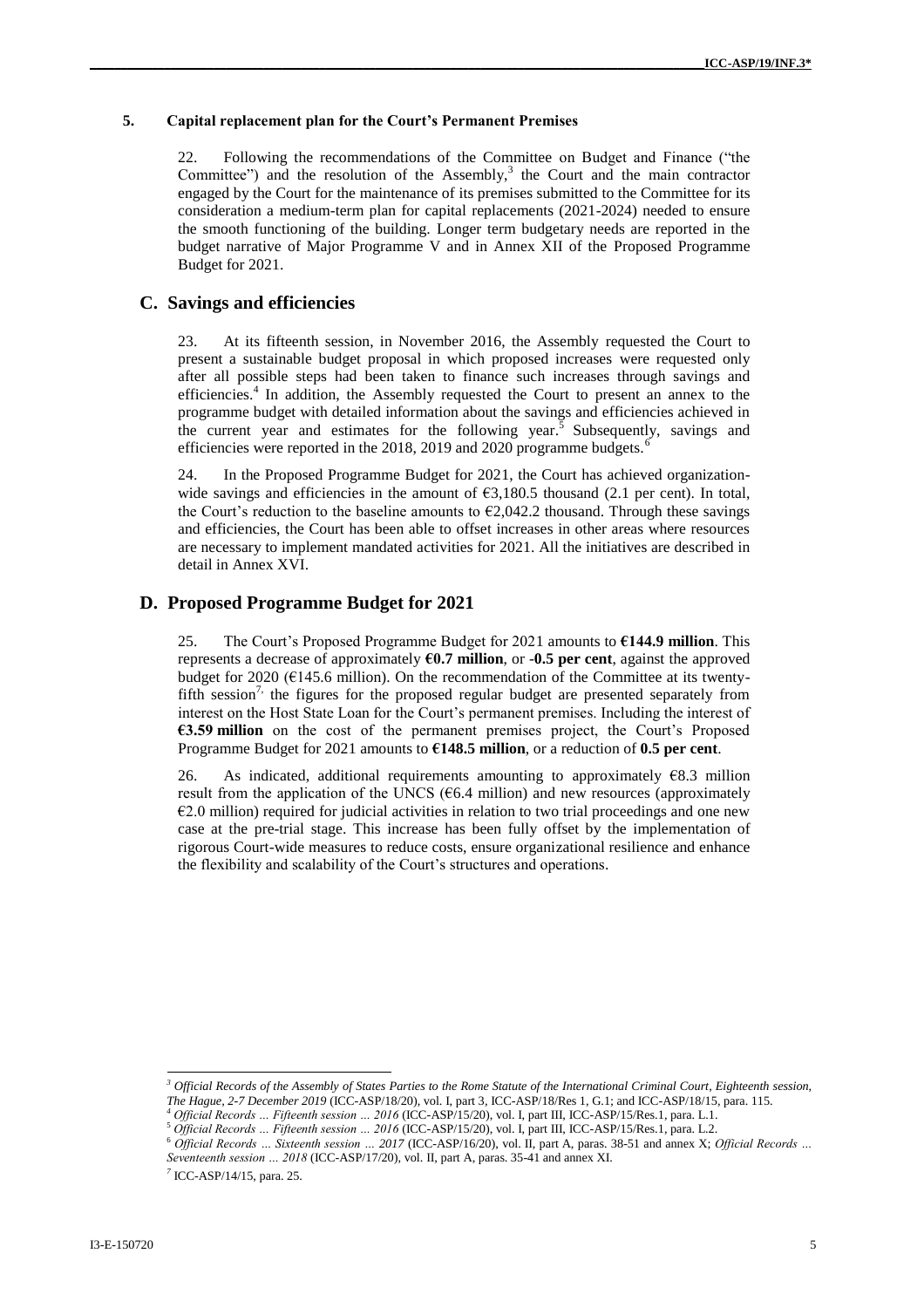|                           | 2020 Approved |                          | Resource Changes |                                |
|---------------------------|---------------|--------------------------|------------------|--------------------------------|
| <b>Programme</b>          | <b>Budget</b> | Amount                   | $\%$             | Proposed 2021<br><b>Budget</b> |
| MPI - Judiciary           | 12,081.5      | (299.7)                  | (2.5)            | 11,781.8                       |
| MPII - OTP                | 47,383.4      | 5.2                      | 0.0              | 47,388.6                       |
| MPIII - Registry          | 75,916.9      | 0.8                      | 0.0              | 75,917.7                       |
| <b>MPIV – SASP</b>        | 3,316.7       | (479.7)                  | (14.5)           | 2,837.0                        |
| $MPV - Premises$          | 2,270.0       |                          |                  | 2,270.0                        |
| <b>MPVI-STFV</b>          | 3,226.1       |                          |                  | 3,226.1                        |
| $MPVII-5 - IOM$           | 704.7         | 34.8                     | 4.9              | 739.5                          |
| $MPVII-5-OIA$             | 721.2         | 35.3                     | 4.9              | 756.5                          |
| Subtotal                  | 145,620.5     | (703.3)                  | (0.5)            | 144,917.2                      |
| MPVII-2 - Host State Loan | 3,585.1       | $\overline{\phantom{0}}$ |                  | 3,585.1                        |
| <b>Total ICC</b>          | 149,205.6     | (703.3)                  | (0.5)            | 148,502.3                      |

## **E. Major Programme I: Judiciary**

27. The proposed budget for Major Programme I in 2021 amounts to **€11.78** million, thus remaining at a level comparable to the budget of **€12.08** million approved in 2020. Notably, the Judiciary has been able to fully offset increases in the UNCS amounting to €506.1 thousand.

28. In terms of human resources, the 2021 Judiciary budget has some changes compared to that of 2020, with provision for the remuneration of 18 judges until March 2021. Thereafter, the budget will include funding for a total of 14 judges until the end of 2021. This represents a significant decrease in judges' costs when compared to the approved budget for 2020. The envisaged activities for 2021 may entail an increased workload at the trial phase.

29. The 2021 caseload is expected to be handled successfully through the continued policy of flexible staff deployment between the judicial divisions in 2020 and according to variations in casework needs, reinforced by effective coordination between the divisions. This approach is expected to lead to significant staff output and an improvement in and diversification of individual staff members' skills. Accordingly, despite a potential change in judicial activity, the Judiciary will request no additional staff resources over and above the 2020 requested and approved staffing level (which in itself has remained unchanged from what was approved in 2018).

30. As part of its commitment to present the leanest possible budget, no change has been proposed by Major Programme I with respect to non-staff costs for 2021.

| <b>Major Programme I</b><br><b>Judiciary</b> | 2020 Approved | Resource Changes |        | Proposed 2021 |
|----------------------------------------------|---------------|------------------|--------|---------------|
|                                              | <b>Budget</b> | Amount           | $\%$   | <b>Budget</b> |
| Judges                                       | 5.516.9       | (805.8)          | (14.6) | 4,711.1       |
| <b>Staff Costs</b>                           | 5.341.9       | 405.3            | 7.6    | 5.747.2       |
| <b>Other Staff Costs</b>                     | 1.078.2       | 100.8            | 9.3    | 1.179.0       |
| <b>Non-Staff Costs</b>                       | 144.5         | ۰                |        | 144.5         |
| <b>Total</b>                                 | 12,081.5      | (299.7)          | (2.5)  | 11,781.8      |

#### **F. Major Programme II: Office of the Prosecutor**

31. The OTP proposes a budget of **€47.38 million** for 2021. On the basis of planned required activities for 2021, and in furtherance of its Strategic Plan for 2019-2021, the OTP proposed budget has increased by  $65.2$  thousand (0 per cent) from the  $647.38$  million approved by the Assembly for 2020.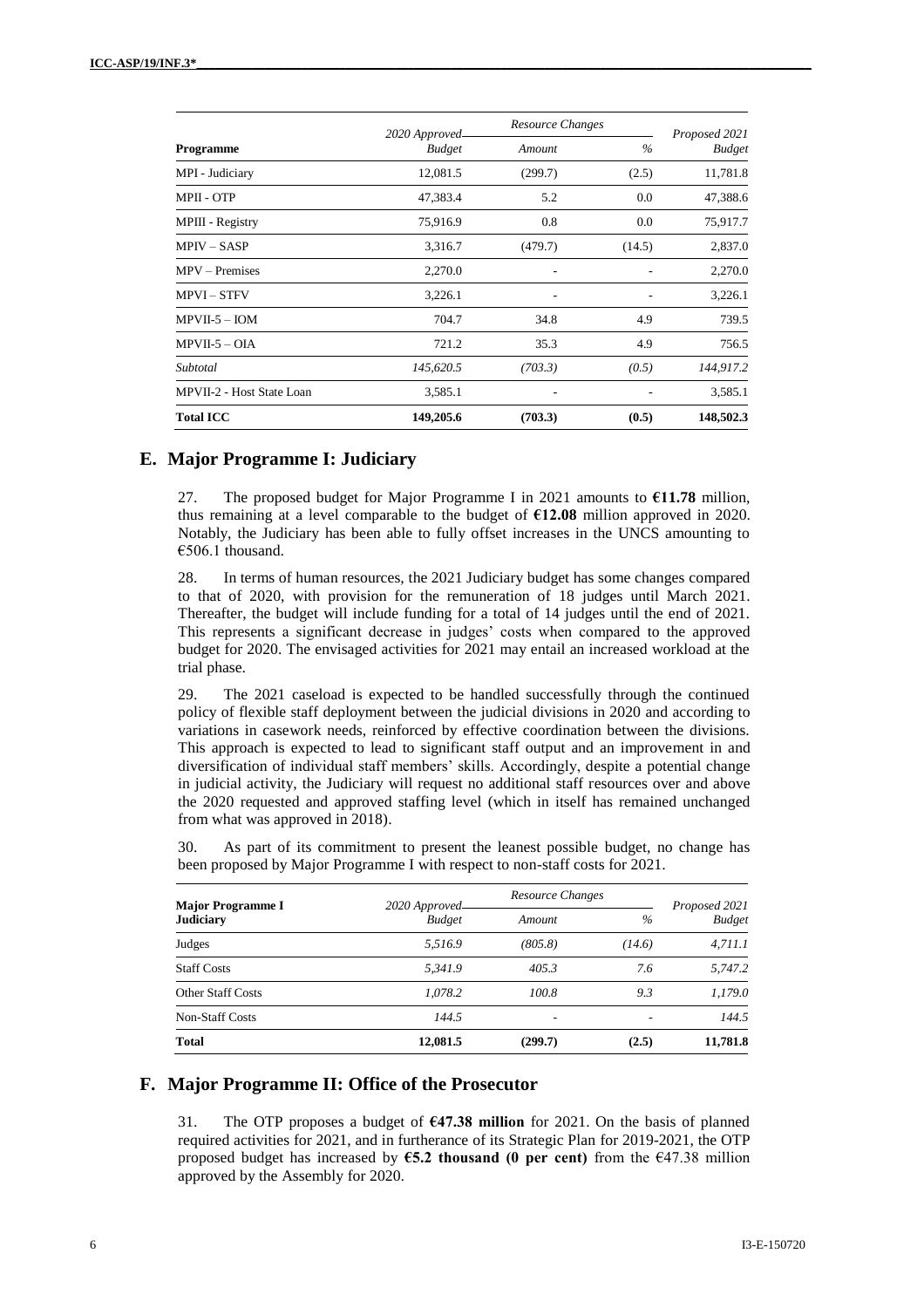32. The OTP has managed to remain active during the COVID-19 crisis by modifying the way it carries out its activities, including by employing innovative investigative methods, and on the strength of its key "production asset": its staff. While it has continued to make progress, there has been an unavoidable impact in terms of speed and scope of activities. The OTP therefore requires these resources in order to catch up during the first part of 2021, and to be able to swiftly react to what may be unique and limited collection and other evidentiary opportunities.

33. In its plan for 2021, the OTP is focusing on three main areas: (a) prioritization of the preparation of cases going to trial; (b) active investigations where there is potential for tangible results in the form of (sealed) warrants of arrest; and (c) in parallel, preservation of evidence and development of a completion strategy for two situations.

34. The OTP's budget proposal includes the impact of the implementation of the UNCS in 2021, following the increases in the UNCS since 2019, equal to  $63.1$  million. These adjustments include changes in local salaries and/or changes in duty station. In order to offset such increase and minimize the financial impact of the activities which the Office and the Court have to carry out in 2021, the OTP has worked on two fronts: (a) careful scrutiny of internal requests in relation to both staff and non-staff resources and (b) enhancement of synergies and coordination with the Registry's functions.

35. The OTP conducted a thorough assessment of the positions that were requested and approved in the past submission but not filled in 2020 as part of the measures taken early in the year to mitigate the UNCS increase which had not been included in the approved budget. Wherever possible, the OTP has committed to leaving such posts unfilled for 2021 or to fund them for only a few months, deliberately delaying recruitment to the last part of the year. These measures have allowed for a reduction in staff costs of approximately  $E1.3$ million.

36. Since the gap to be closed amounted to  $63.1$  million, and there is a limit to the number of vacancies that can be left unfilled given the high level of OTP activity, substantial reductions have been made to the non-staff costs part of the budget. These reductions amount to  $E1.7$  million and represent a decrease of more than 36 per cent against the funds approved in the 2020 budget for activities and items under non-staff costs.

37. The largest reduction has been made in travel. The OTP, however, seeks to maintain its capacity to conduct missions to support and progress with investigative and prosecutorial activities. The request for funds for travel for 2021 has been formulated considering several factors and requirements, with care being taken to strike a balance between the need to safeguard the effectiveness of operations and the desire to minimize their financial impact. The Office has done so by (i) first and foremost, minimizing the risks for the Office's staff involved in missions and for those interacting with its staff both at Headquarters and in the field; (ii) ensuring that sufficient progress is made in the Office's operations, in particular in relation to the cases in which a trial will be conducted in 2021 and to investigations where the prospect of issuing warrants of arrest and moving to the pretrial phase is promising; and (iii) maximizing the value for money of missions benefitting from the efficiency measures devised and implemented during the 2020 COVID-19 emergency.

38. In the preparation of the 2021 budget proposal, the OTP and the Registry have paid particular attention to finding the most effective and efficient ways to plan for activities that require the support of the Registry's functions (the so-called Service Requests). Benefitting from the experience gained in recent years, and from the lessons learned in managing operations differently during the COVID-19 emergency in particular, the OTP and the Registry have been able to identify alternative ways to perform certain activities and thus make savings, such as making more frequent use of video links for in-court witness testimony where appropriate.

39. The table below summarizes the net increase/decrease per major budget item: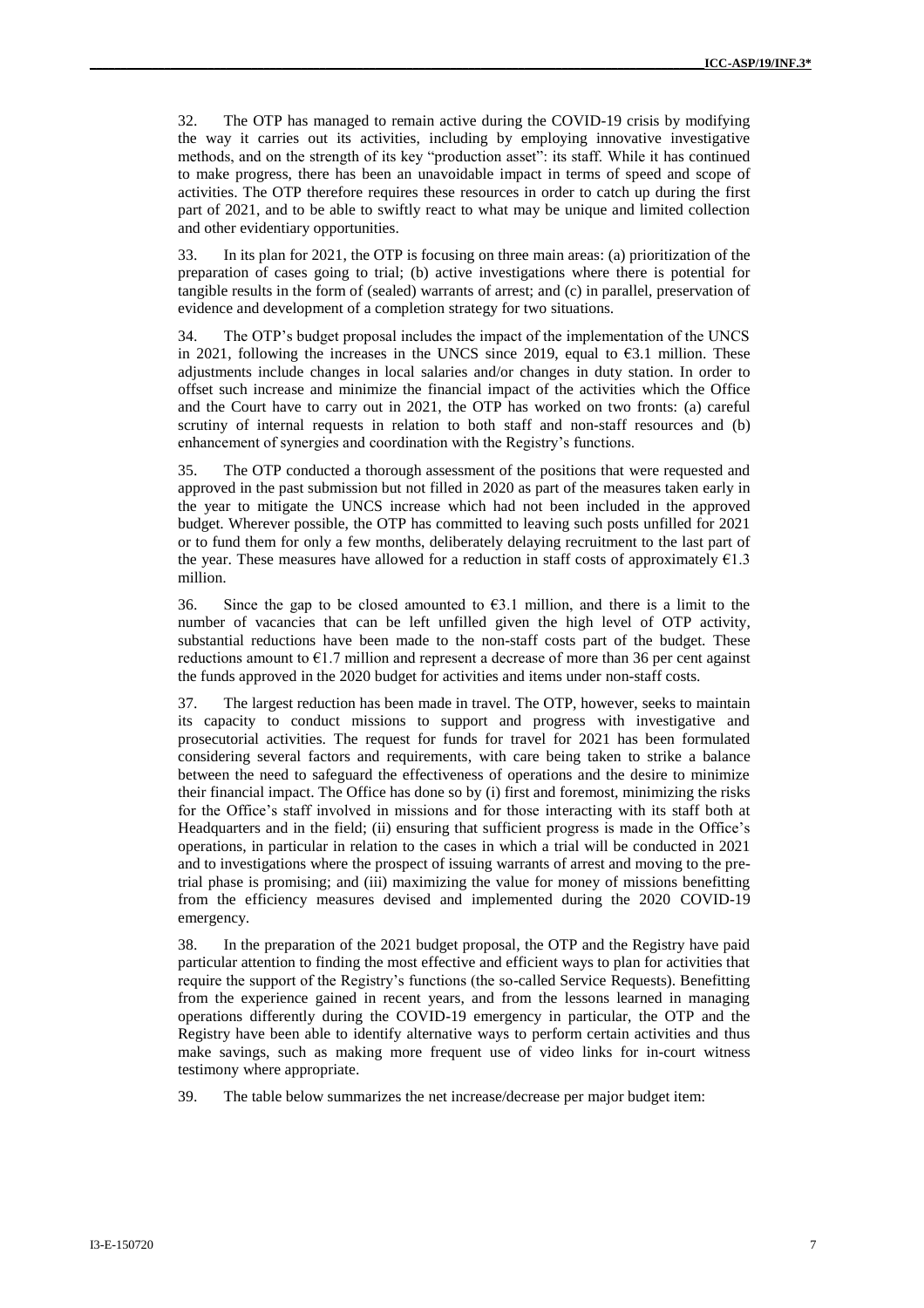| <b>Major Programme II</b><br><b>Office of the Prosecutor</b> | 2020 Approved | Resource Changes |        | Proposed 2021 |  |
|--------------------------------------------------------------|---------------|------------------|--------|---------------|--|
|                                                              | <b>Budget</b> | Amount           | $\%$   | <b>Budget</b> |  |
| <b>Staff Costs</b>                                           | 32,150.9      | 881.0            | 2.7    | 33,031.9      |  |
| <b>Other Staff Costs</b>                                     | 10.360.8      | 893.2            | 8.6    | 11.254.0      |  |
| <b>Non-Staff Costs</b>                                       | 4.871.7       | (1,769.0)        | (36.3) | 3.102.7       |  |
| <b>Total</b>                                                 | 47,383.4      | 5.2              | 0.0    | 47,388.6      |  |

## **G. Major Programme III: Registry**

40. The proposed 2021 budget for the Registry amounts to **€75.9 million**, remaining unchanged (**0 per cent**) against the 2020 approved budget of **€75.9 million**.

41. Two main reasons were identified for the increase in requirements in the Registry for 2021: contractual increases in line with the application of the UNCS ( $E2.5$  million), as well as new resources required for judicial activities in relation to two trial proceedings and one new case at the pre-trial stage (approximately €2.0 million). Faced with these and other anticipated surges in resource needs, the Registry proactively sought to fully offset their impact by reassessing where possible the required level of support to the projected activities in 2021 and implementing rigorous Court-wide measures to reduce costs, ensure organizational resilience and enhance the flexibility and scalability of the Court's structures and operations. In so doing, the Registry was guided by the Court-wide Strategic Plan for 2019-2021, as well as that of the Registry for the same period. These reductions, savings and efficiencies, which amount to approximately  $64.5$  million, allowed the Registry to fully offset the total increase of the two items referred to above, and have resulted in a proposed budget for 2021 at the nominal level of the 2020 approved budget.

42. Requests for additional capacity are very limited and are presented only when strictly necessary for the purposes of the Registry's mandated activities in the context of 2021 budgetary assumptions and priorities. Accordingly, the additional requirement of almost  $E2.0$  million for judicial proceedings is the direct result of an increased requirement in legal aid for *Al Hassan*, *Yekatom and Ngaïssona*, and *Abd-Al-Rahman*. In addition, to support hearings in two trials throughout 2021 additional resources are required in particular with regard to courtroom management, in-court or remote witness testimony and languages, including interpretation into Arabic, Sango and Tamasheq.

43. In an effort to set internal targets that would, over time, increase flexibility by implementing processes aimed at attaining enhanced scalability of resources and operations, the Registry's proposed budget for 2021 presents an increase in its vacancy rate from 10 to 12 per cent. The Registry will capitalize, as appropriate, on existing and new vacancies with a view to devising more suitable and sustainable ways to provide services and conduct operations in a manner consistent with the operational realities faced by the Court. Similarly, the Registry has factored into its planning that the restrictions in place in 2020, in particular in relation to travel, may continue to have an impact in 2021. Accordingly, the Registry has applied cross-cutting reductions to travel and training. Similar reductions have been applied to in-country operations, in particular with regard to mission support and witness testimony, and greater use of video-link testimony is planned for 2021. Further reductions were also achieved by postponing a number of planned infrastructure improvements, both in the country offices and at Headquarters.

44. Notably, since 2018, the Registry has continuously reduced the level of its programme budget, and the proposed budget for 2021 is now below the level of the Registry's approved budget for 2017 of €76.63 million.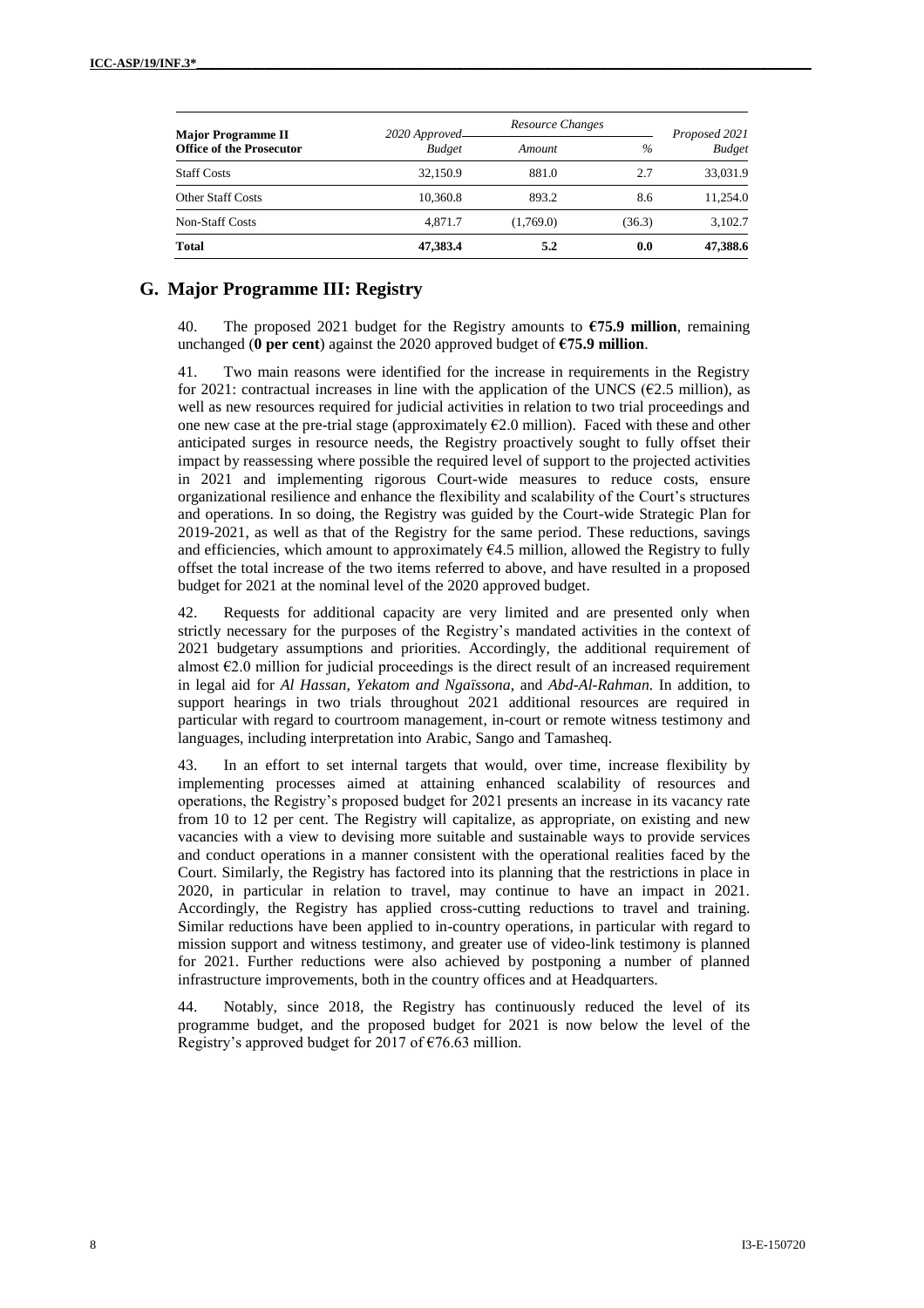| <b>Major Programme III</b><br><b>Registry</b> | 2020 Approved<br><b>Budget</b> | Resource Changes |       | Proposed 2021 |  |
|-----------------------------------------------|--------------------------------|------------------|-------|---------------|--|
|                                               |                                | Amount           | $\%$  | <b>Budget</b> |  |
| <b>Staff Costs</b>                            | 46.818.4                       | 503.5            | 1.1   | 47.321.9      |  |
| <b>Other Staff Costs</b>                      | 3.976.6                        | 387.5            | 9.7   | 4.364.1       |  |
| <b>Non-Staff Costs</b>                        | 25,121.9                       | (890.2)          | (3.5) | 24, 231.7     |  |
| <b>Total</b>                                  | 75,916.9                       | 0.8              | 0.0   | 75,917.7      |  |

#### **H. Major Programme IV: Secretariat of the Assembly of States Parties**

45. The proposed 2021 budget for Major Programme IV amounts to **€2.84 million**, which represents a net decrease of **€479.7 thousand** (**14.5 per cent**) against the 2020 approved budget. This decrease is mainly due to a number of non-recurrent costs contained in the 2020 budget, including the costs associated with the Committee on the Election of the Prosecutor and the Independent Expert Review, which were exceptionally funded using the cash surplus from 2017. In addition, some savings were attained through a combination of measures, including readjustments of staff resources with a view to meeting the actual needs of the Secretariat in a flexible manner while bearing in mind efficiency considerations and synergy effects.

| <b>Major Programme IV</b><br><b>Secretariat of the ASP</b> | 2020 Approved<br><b>Budget</b> | Resource Changes |        | Proposed 2021 |  |
|------------------------------------------------------------|--------------------------------|------------------|--------|---------------|--|
|                                                            |                                | Amount           | $\%$   | <b>Budget</b> |  |
| <b>Staff Costs</b>                                         | 1,030.5                        | 186.9            | 18.1   | 1,217.4       |  |
| <b>Other Staff Costs</b>                                   | 590.3                          | 103.5            | 17.5   | 693.8         |  |
| <b>Non-Staff Costs</b>                                     | 1.695.9                        | (770.1)          | (45.4) | 925.8         |  |
| <b>Total</b>                                               | 3,316.7                        | (479.7)          | (14.5) | 2,837.0       |  |

## **I. Major Programme V: Premises**

46. The proposed 2021 budget for Major Programme V remains unchanged from the 2020 approved budget of **€2.270 thousand**. The funds are required for preventative and corrective maintenance and for the replacement of building components that have reached the end of their useful lives (capital replacements). The proposal is in effect a reduction as it includes absorption of the expected 2.5 per cent price index increase in the facilities management industry in the Netherlands. This reduction will be implemented by continuing to replace only vulnerable elements that have already broken down or show signs of imminent breakdown.

| <b>Major Programme V</b><br><b>Premises</b> | 2020 Approved | Resource Changes         |      | Proposed 2021 |
|---------------------------------------------|---------------|--------------------------|------|---------------|
|                                             | <b>Budget</b> | Amount                   | $\%$ | <b>Budget</b> |
| <b>Staff Costs</b>                          |               |                          |      |               |
| <b>Other Staff Costs</b>                    |               | $\overline{\phantom{a}}$ |      |               |
| <b>Non-Staff Costs</b>                      | 2.270.0       | $\overline{\phantom{a}}$ |      | 2,270.0       |
| Total                                       | 2.270.0       | $\overline{\phantom{a}}$ |      | 2.270.0       |

#### **J. Major Programme VI: Secretariat of the Trust Fund for Victims**

47. The proposed 2021 budget of the Trust Fund for Victims (TFV) amounts to **€3.23 million**, maintaining the same nominal level of the 2020 approved budget of **€3.23 million**. The proposed amount absorbs the increase related to application of the UNCS. The increase in staff resources is exclusively related to the UNCS and does not reflect an increase in staff capacity.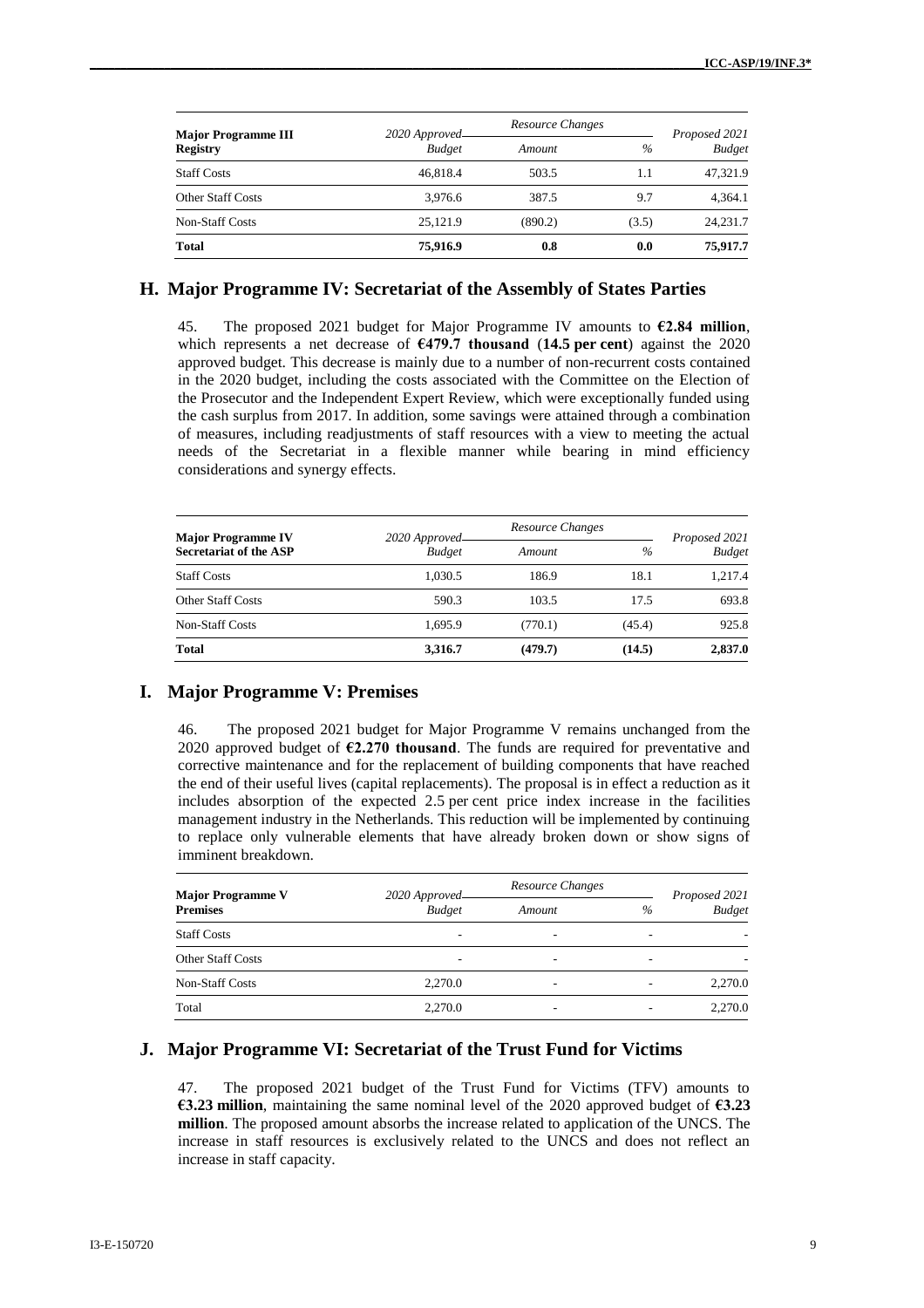48. In developing the Proposed Programme Budget for 2021, the TFV has opted to further postpone the recruitment of a number of approved GTA positions to year-end 2021 in order to moderate budget growth in 2021, while mitigating the budgetary impact of the increase in standard staff costs.

49. The TFV continues to employ a modular, team-based approach to developing the operational capacity required to respond to evolving implementation practices under both its mandates. The minimum capacity requirements for the TFV's situational teams (reparations and assistance) are informed by operational contexts and by the complexity of Court-ordered awards, as well as by the potential need to identify and screen victims to determine their eligibility.

50. At Headquarters, case-specific (legal and administrative) capacity ensures TFV responsiveness during the separate and concurrent reparations proceedings in four cases, as well as quality control, process management and technical steering during victim verification and throughout the entire awards delivery process. Generic core capacities are further maintained in the areas of legal filings and reporting, procurement, programme support, monitoring and evaluation, fundraising and visibility.

| <b>Major Programme VI</b>                                  |                                | Resource Changes |        |                                |
|------------------------------------------------------------|--------------------------------|------------------|--------|--------------------------------|
| <b>Secretariat of the Trust Fund for</b><br><b>Victims</b> | 2020 Approved<br><b>Budget</b> | Amount           | $\%$   | Proposed 2021<br><b>Budget</b> |
| <b>Staff Costs</b>                                         | 1,113.7                        | 77.4             | 6.9    | 1,191.1                        |
| <b>Other Staff Costs</b>                                   | 1,573.3                        | 149.1            | 9.5    | 1.722.4                        |
| <b>Non-Staff Costs</b>                                     | 539.1                          | (226.5)          | (42.0) | 312.6                          |
| Total                                                      | 3,226.1                        | $\blacksquare$   |        | 3,226.1                        |

## **K. Major Programme VII-2: Permanent Premises Project – Host State Loan**

51. The proposed 2021 budget for Major Programme VII-2 amounts to **€3.59 million**, which is equal to the 2020 approved budget. Major Programme VII-2 manages the payment of interest on the Host State Loan, which must be paid to and received by the host State on the due date (i.e. on or before 1 February of each calendar year).<sup>8</sup> Repayment of the loan began following surrender of the interim premises leases on 30 June 2016. Capital and interest owed for the period from 1 January to 31 December 2020 will be payable on or before 1 February 2021.

| <b>Major Programme VII-2</b><br><b>Host State Loan</b> | 2020 Approved | Resource Changes |      | Proposed 2021 |
|--------------------------------------------------------|---------------|------------------|------|---------------|
|                                                        | <b>Budget</b> | Amount           | $\%$ | <b>Budget</b> |
| <b>Staff Costs</b>                                     |               | ۰                |      |               |
| <b>Other Staff Costs</b>                               | ۰             | ۰                |      |               |
| Non-Staff Costs                                        |               | ۰                |      |               |
| <b>Host State Loan</b>                                 | 3,585.1       | ٠                |      | 3,585.1       |
| <b>Total</b>                                           | 3,585.1       |                  |      | 3,585.1       |

## **L. Major Programme VII-5: Independent Oversight Mechanism**

52. The proposed 2021 budget for the Independent Oversight Mechanism (IOM) amounts **to €739.5 thousand**, which represents an increase of **€34.8 thousand**, or **4.9 per cent**, compared to the 2020 approved budget of €704.7 thousand. The IOM was established by the Assembly at its eighth session, in accordance with article 112(4) of the Rome Statute, to provide independent, effective and meaningful oversight of the Court through the conduct of investigations, evaluations and inspections. The increase is due exclusively to the application of the UNCS which amounts to approximately  $646.4$  thousand, and which has been absorbed, as far as possible, through reductions in non-staff costs.

 $\overline{a}$ 

<sup>8</sup> Loan agreement between the State of the Netherlands (Ministry of Foreign Affairs) and the International Criminal Court, dated 23 March 2009, para. 6.1.